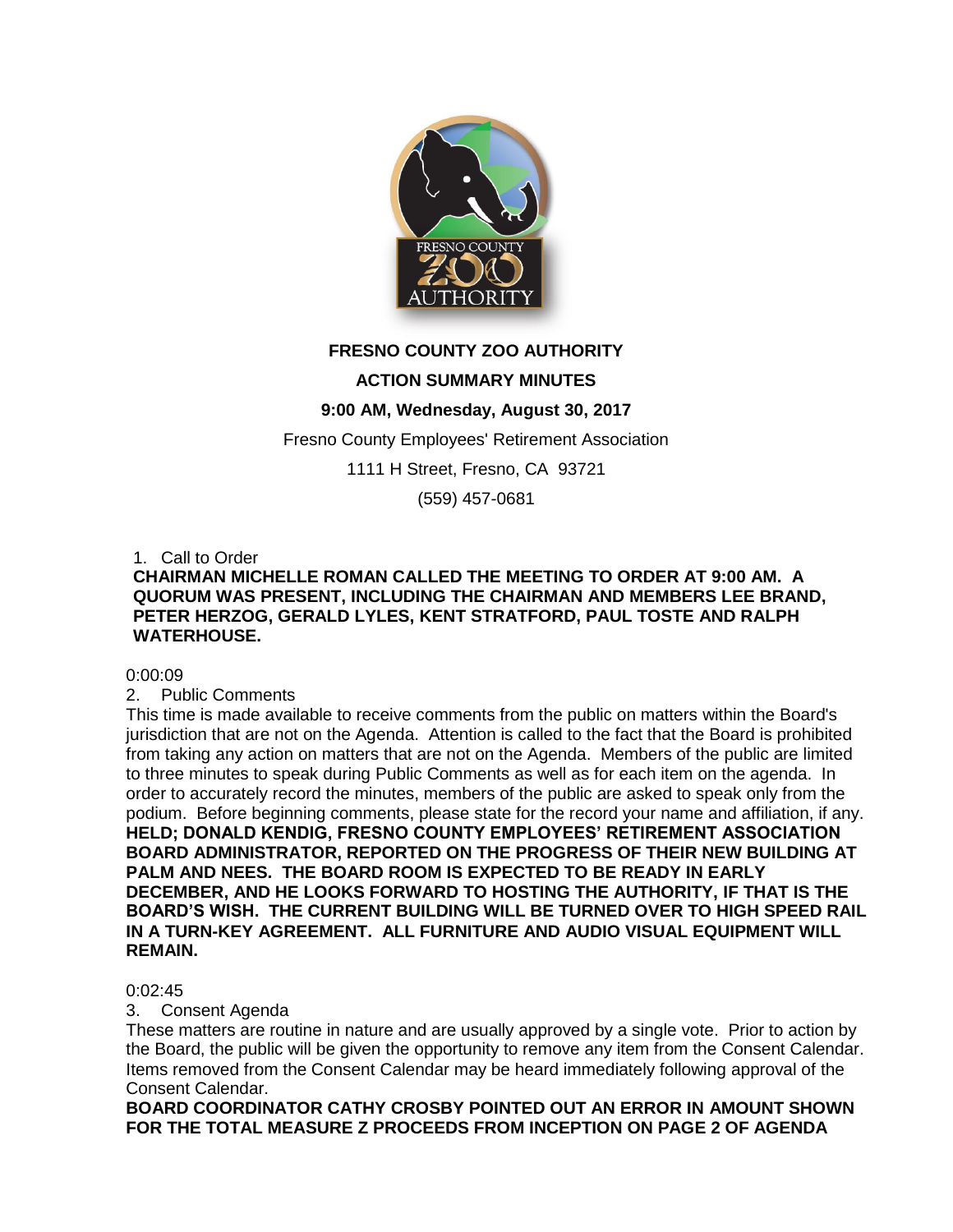## **ITEM 3.c.2, AND THAT THE CORRECTED AMOUNT WAS SHOWN IN HAND-OUTS. THE CORRECTION DID NOT AFFECT THE REPORTED FIGURES FOR JULY 2017. MEMBER LYLES MOVED FOR APPROVAL. SECONDED BY MEMBER TOSTE, THE MOTION PASSED UNANIMOUSLY AND WITHOUT COMMENT.**

- a. Review and approve minutes of June 28, 2017
- b. Review and approve payment of County of Fresno invoice for Professional and Specialized Services in the amount of \$24,45.49 for May, June, and July 2017
- c. Receive Treasurer's Reports for June and Quarter ended June, and July 2017

## 0:04:23

4. Fresno Chaffee Zoo Director's report **DIRECTOR SCOTT BARTON REPORTED THAT DUE TO RECORD WINTER RAINS AND SUMMER HEAT ATTENDANCE IS DOWN 16% FROM BUDGETED, COMPARED TO RECORD ATTENDANCE LAST YEAR. ADJUSTMENTS ARE BEING MADE TO EXPENSES AND REVENUE FROM OTHER SOURCES INCLUDING 18,000 FAMILY MEMBERSHIPS. NEXT YEAR'S BUDGET WILL CONSIDER THESE FACTORS, AND THEY ARE LOOKING AT A POTENTIAL TRAVELLING EXHIBIT. THE WATER PLAY AREA WILL BE OPEN WITH WARM WEATHER IN THE SPRING.**

**HE INTRODUCED NEW DEPUTY ZOO DIRECTOR AMOS MORRIS, FORMER DIRECTOR OF MESKER PARK ZOO (INDIANA), AND MENTIONED THE SEARCH FOR A NEW CHIEF FINANCIAL OFFICER (CFO). INTERIM CFO NORA CROW, FORMER AUDITOR WITH THE ZOO CORPORATION'S OUTSIDE AUDIT FIRM OF MOORE, GRIDER, WILL ASSIST IN THE TRANSITION WITH NEWLY HIRED CFO RICK TREACH.** 

**THE CONSERVATIVE 2018 BUDGET WILL CONSIDER PROJECTED ATTENDANCE, EXHIBITS THAT WILL BE OPEN, PROGRAMS, AND POTENTIAL BIRTHS. AN AIRPORT DISPLAY FEATURING A 3-D RHINO PROMOTING THE ZOO WAS INSTALLED TWO DAYS AGO.**

**CHAIRMAN ROMAN WELCOMED MR. MORRIS.**

0:10:39

5. Receive update on Fresno Chaffee Zoo Master Plan

**RECEIVED; DIRECTOR BARTON PRESENTED THE UPDATED MASTER PLAN, REVIEWING PROJECTS COMPLETED FROM 2004 THROUGH 2016, AND THOSE PLANNED THROUGH THE END OF THE CURRENT MEASURE Z IN 2024. ESTIMATES FOR PROPOSED PROJECTS AND PROJECTED MEASURE Z REVENUES ARE LISTED ON THE LAST PAGE (32). HE STRESSED THAT THE MASTER PLAN IS A LIVING DOCUMENT AND PLANS ARE TO UPDATE IT EVERY TWO YEARS.** 

**REVENUE GROWTH IS CONSERVATIVELY PROJECTED AT HALF THE RATE OF THE LAST THREE YEARS, AND CAPITAL EXPENSES WILL BE ADJUSTED ACCORDING TO ACTUAL MEASURE Z AND PRIVATE FUND RAISING REVENUES.** 

**RESPONDING TO MEBMER QUESTIONS REGARDING PARKING ISSUES, MR. BARTON DESCRIBED POSSIBLE SHORT, MEDIUM AND LONG TERM SOLUTIONS, THEIR CONSIDERATIONS AND FUNDING OF POTENTIAL COSTS :**

 **A SHORT-TERM PLAN - THE STORM WATER BASIN/PRIVATE LOT ACROSS BELMONT NEXT YEAR.**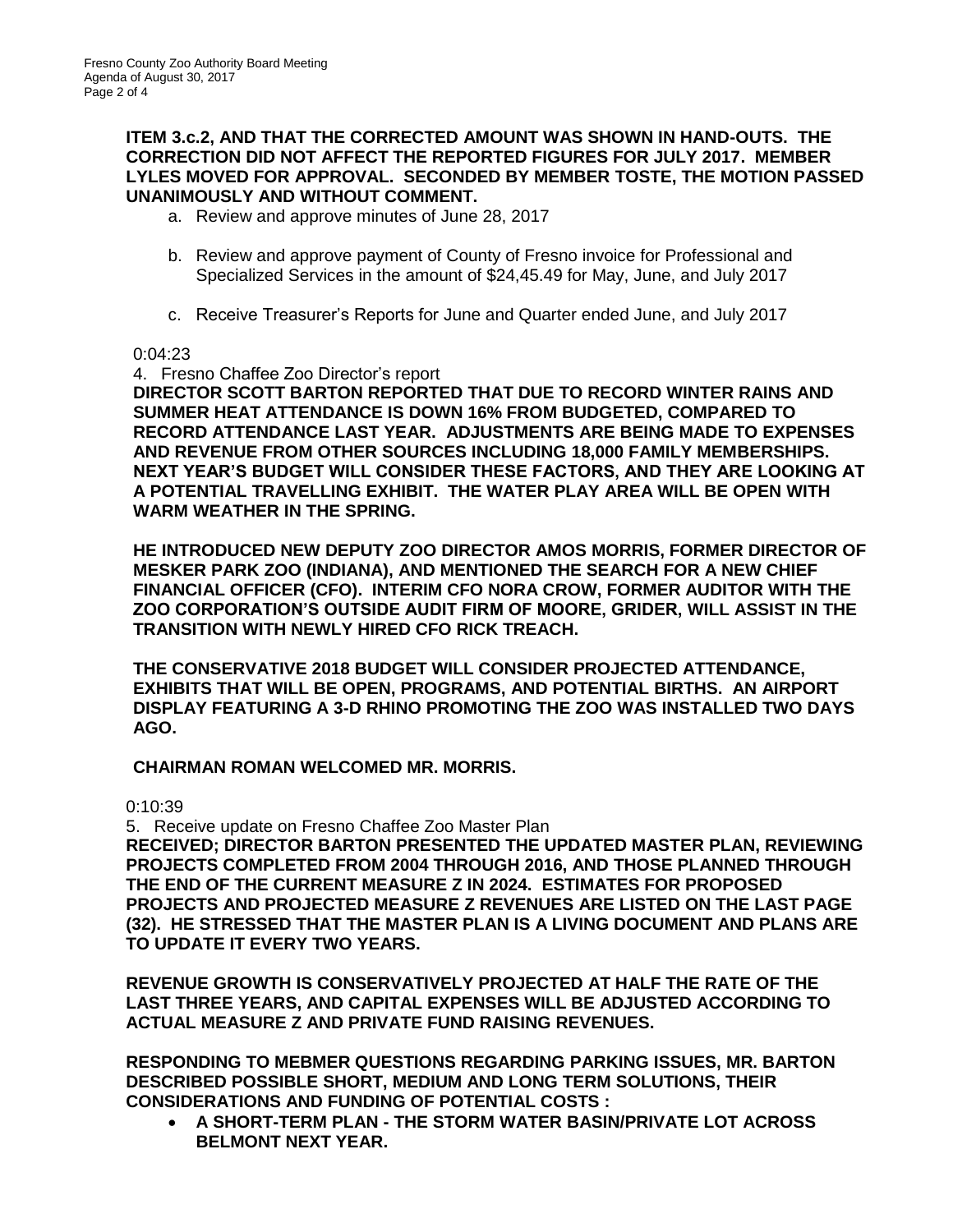- **A MEDIUM-TERM PLAN –A CONCEPTUAL PLAN FOR THE CITY'S FORMER CORPORATION YARD FOR THE PARKING HUB BY 2019**
- **A LONG-TERM PARKING PLAN –SHUTTLE SERVICE IN THE NEIGHBORHOOD FOR THE VERY BUSIEST SEASONS.**

## **MR. BARTON WILL PROVIDE AN UPDATE ON THE USE OF AND FUNDING FOR SOLAR AT THE NEXT MEETING.**

## 0:25:35

6. Receive Fresno's Chaffee Zoo Corporation Financial report for June and July 2017 **INTERIM CHIEF FINANCIAL OFFICER NORA CROW, AUDIT MANAGER WITH DRITSAS GROOM MCCORMICK, CPAs, PRESENTED HIGHLIGHTS OF THE JULY 2017 REPORT. BUDGET SURPLUS IS GREATER THAN EXPECTED. REVENUE IS UNDER BUDGET. YEAR-TO-DATE ATTENDANCE IS DOWN 90,000 FROM THIS YEAR'S BUDGET AND 115,00O FROM 2016. EXPENSES HAVE BEEN REDUCED ACCORDINGLY, WHILE CONTINUING TO MAINTAIN THE FACILITY AT A HIGH LEVEL.** 

### 0:31:33

7. Approve Fresno's Chaffee Zoo Corporation request for FY 2017 Measure Z Capital funds totaling \$193,064 for Belmont Basin Relief Line

**DIRECTOR BARTON PRESENTED THE ITEM AND SAID THE BASIN WAS A REQUIREMENT OF THE AFRICAN ADVENTURE PROJECT, IS A SHARED COST WITH THE CITY, AND THE FUNDS REQUESTED ARE FOR THE ZOO'S PORTION. THERE WAS NO DISCUSSION. MEMBER TOSTE MOVED FOR APPROVAL. SECONDED BY MEMBER BRAND, THE MOTION PASSED UNANIMOUSLY.**

### 0:33:05

8. Approve Fresno's Chaffee Zoo Corporation request for FY 2017 Measure Z Capital funds totaling \$888,955.56 for Animal Nutrition Center Design

**DIRECTOR BARTON STATED THE CURRENT 60-YEAR OLD COMMISSARY DOES NOT MEET THE NEEDS OF THE LARGER ZOO. ALL FOOD WILL BE STORED AND PREPARED IN THE BUILDING, INCLUDE OFFICE SPACE, AND BREAK SPACE FOR 70 STAFF. THE REQUEST IS FOR DRAWINGS FOR DESIGN THROUGH FULL CONSTRUCTION FOR THIS \$8-10M PROJECT. THE ANTICIPATED LIFE OF THE PROPOSED BUILDING WILL BE WHAT THE ZOO NEEDS FOR THE NEXT 50-60 YEARS. THERE WAS NO DISCUSSION. MEMBER WATERHOUSE MOVED FOR APPROVAL. SECONDED BY MEMBER HERZOG, THE MOTION PASSED UNANIMOUSLY.**

### 0:37:20

9. Receive first draft of Fiscal Year 2016-17 Annual Report and provide direction to staff **MS. CROSBY PRESENTED A VERY PLAIN FIRST DRAFT AND RECEIVED CORRECTIONS FROM MEMBERS. A FULLY DESIGNED FINAL DRAFT WILL BE PRESENTED AT THE NEXT MEETING.**

### 0:40:20

10. Receive staff reports

**MS. CROSBY REPORTED THAT A POSITIVE RESPONSE WAS RECEIVED FROM THE REGIONAL DIRECTOR OF THE CALIFORNIA HIGH SPEED RAIL AUTHORITY TO A LETTER FROM THE CHAIRMAN REQUESTING THE USE OF THE CURRENT MEETING ROOM UNTIL THE RETIREMENT OFFICES' NEW BOARDROOM WAS AVAILABLE, OR IF MEMBERS WISH TO REMAIN AT THIS LOCATION.**